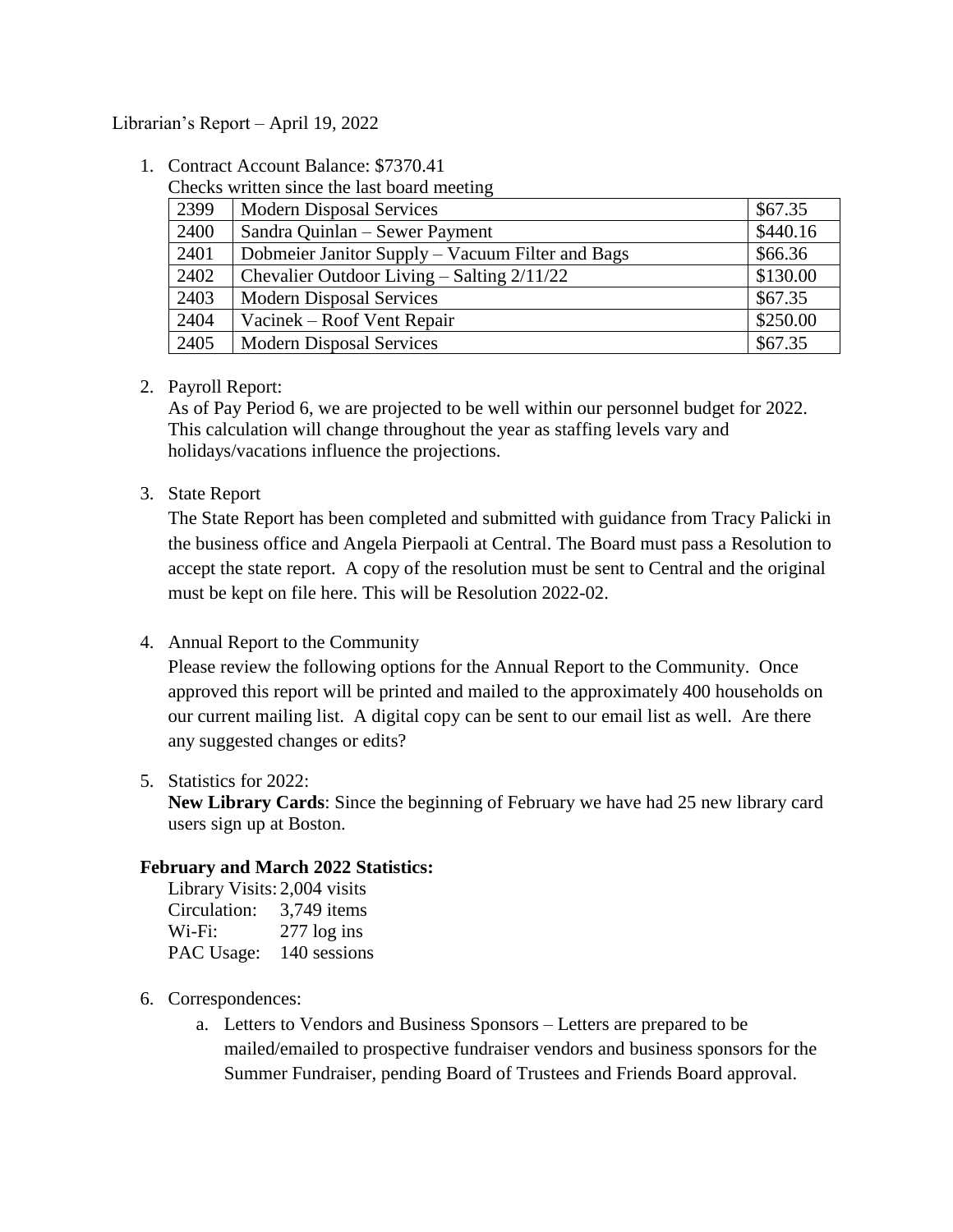b. A thank you letter was sent to Jennifer Warren from State Farm for basket donation that was used as the raffle prize for our Easter Egg Scavenger on April  $18<sup>th</sup>$ .

# 7. BECPL Fine Free Initiative

The Buffalo and Erie County Public Library is in the process of becoming a fine free library, following the trend set by many libraries across the country, including New York Public Library, San Francisco Public Library, and many other major city library systems. Statistics have shown that items continue to be returned at the same rate, and the fine removal encourages new or reluctant library users.

Fees that will be waived include overdue, holds, unclaimed holds, referral, and lost card fees. Lost or damaged materials will still generate fines as will other miscellaneous activities including printing. Items that are overdue by more than 21 days will be marked missing and will be charged to the patrons account as such.

Automatic renewals will occur on items that are not on a waiting list or at the maximum renewal limit. Patrons' accounts will be renewed 2 days prior to the due date, extending items to the relevant length of time (i.e. 7-days for movies and new books, 3-weeks for other items). Item types will determine the number of renewals allowed. For most items, up to 3 renewals will automatically occur. However, the library of things and Chromebooks are in the process of being re-designated to limit automatic renewals to one time. Automatic renewal statistics will be credited to the lending branch (so any items renewed that were originally checked out at Boston will be credited to Boston's circulation statistics).

- 8. Spring and Summer Program Updates
	- a. Upcoming Spring Events

We are resuming more regular in-person programming this spring including weekly preschool story times, monthly family story times, craft programs for all ages, and adult classes. We hosted an ongoing Easter Egg Scavenger Hunt that has 48 participants and our grand prize basket was donated by Jennifer Warren with State Farm Insurance. Our first Cricut Maker Class, guided by Jennifer Borowicz had 9 participants, all of whom expressed interest in additional classes. Our Flower Pot Spring Craft had 16 participants. The Take and Make Craft Kits and Drop-In Craft Table continue to be popular with a wide age range.

b. Summer Plans

This summer appears to be shaping up to allow us to operate much closer to prepandemic programming levels. We are still planning to host as many activities as possible outside. The following programs are planned: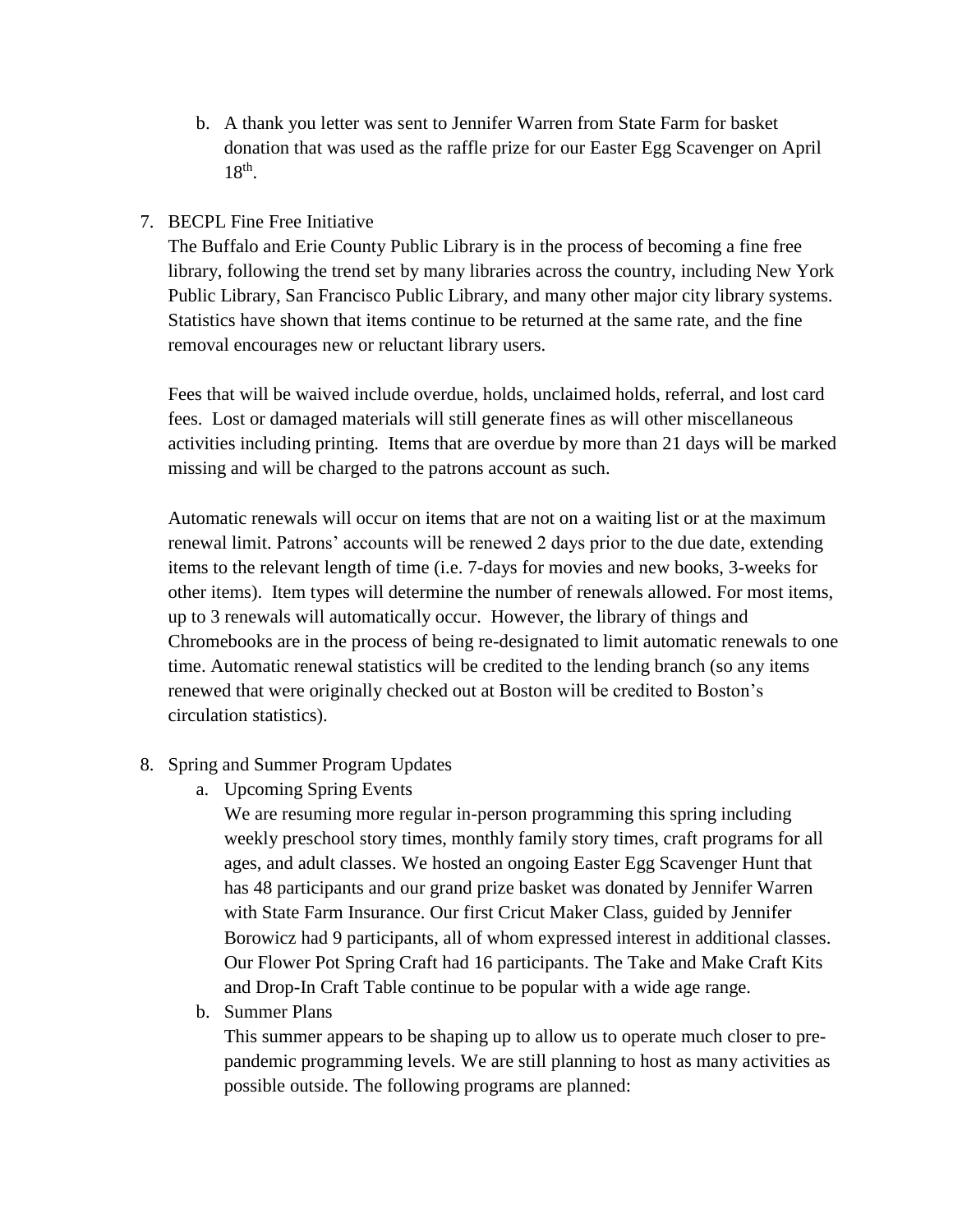- Preschool Story Times: Thursdays at  $11:00$  AM from June  $16<sup>th</sup>$ -August 18th
- Teen Book Club/Battle of the Books: Tuesdays at 6:00 PM (Informational Meeting on May 17<sup>th</sup>) Meetings run June  $7<sup>th</sup>$  – August  $2<sup>nd</sup>$
- Craft Fridays 4 sessions: June 24<sup>th</sup>, July 8<sup>th</sup>, July 22<sup>nd</sup>, August 5<sup>th</sup>
- Kids Yoga Saturdays 3 sessions: June  $18^{th}$ , July  $23^{rd}$ , August  $13^{th}$
- $\bullet$  Bubble Day: July 14<sup>th</sup> from 4:00 7:00
- Penn Dixie Fossils, Fossils Everywhere: August  $11<sup>th</sup>$  at 6:00
- Summer Concerts: Thursdays from  $6:00 7:30$ 
	- $\circ$  Grace Lougen: June 23rd
	- $\circ$  Square Dance Fundraiser: July 21<sup>st</sup>
	- $\circ$  Porcelain Train: August 25<sup>th</sup>
- 9. Summer Fundraiser Plans
	- a. Plans are shaping up for our Annual Summer Fundraiser on **Thursday, July 21st from 5:00 PM – 8:00 PM**. We will be featuring local artists and vendors, the Boy Scouts will sell hot dogs, and we will have a square dance with live music, crafts for the kids, and a basket raffle.
	- b. This year's fundraiser will be held at the **Boston Town Hall's Lions Shelter**, providing more space, parking, and weather coverage. The Boston Town Board has approved our facility use request and has unanimously waived the \$75 fee for the library. We do have to provide the Town with a Liability Policy.
	- c. To set up a tent or booth during this event, we are charging \$20.00 or accepting a contribution to our basket raffle.
	- d. We want to spread the word about the event so any thoughts on advertising are appreciated.
- 10. Library Building Improvements
	- a. Vacinek repaired a broken roof vent in March for \$250.00 (paid through the Contract Account).
	- b. Parking Lot Resurfacing A phone message has been left with M  $\&$  M Asphalt regarding the parking lot resurfacing estimate we received last year. They were not able to get us on the schedule before the weather turned last fall, but hopefully the cost will not be dramatically different this year. This project is still part of the Program Equipment and Facility Improvement Initiative Funding that was received last year.
	- c. Adirondack Chairs Also part of the Program Equipment and Facility Improvement Initiative Funding is the purchase of 10 plastic Adirondack Chairs They were no longer available when our funding was approved last summer, but they are popping up in the stores this spring. They will cost approximately \$220.